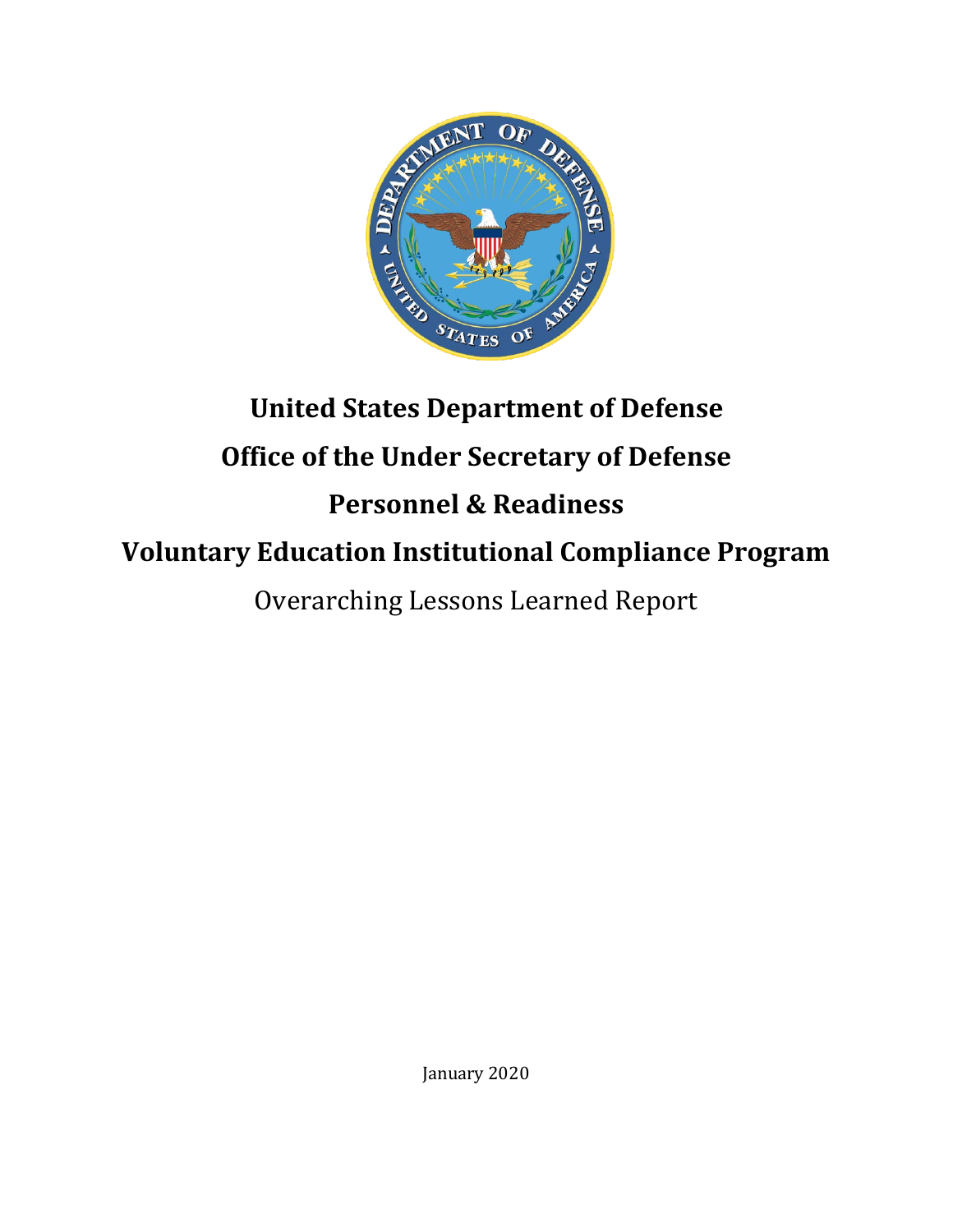| <b>Table of Contents</b> |  |
|--------------------------|--|
|                          |  |
|                          |  |
|                          |  |
|                          |  |
|                          |  |
|                          |  |
|                          |  |
|                          |  |
|                          |  |
|                          |  |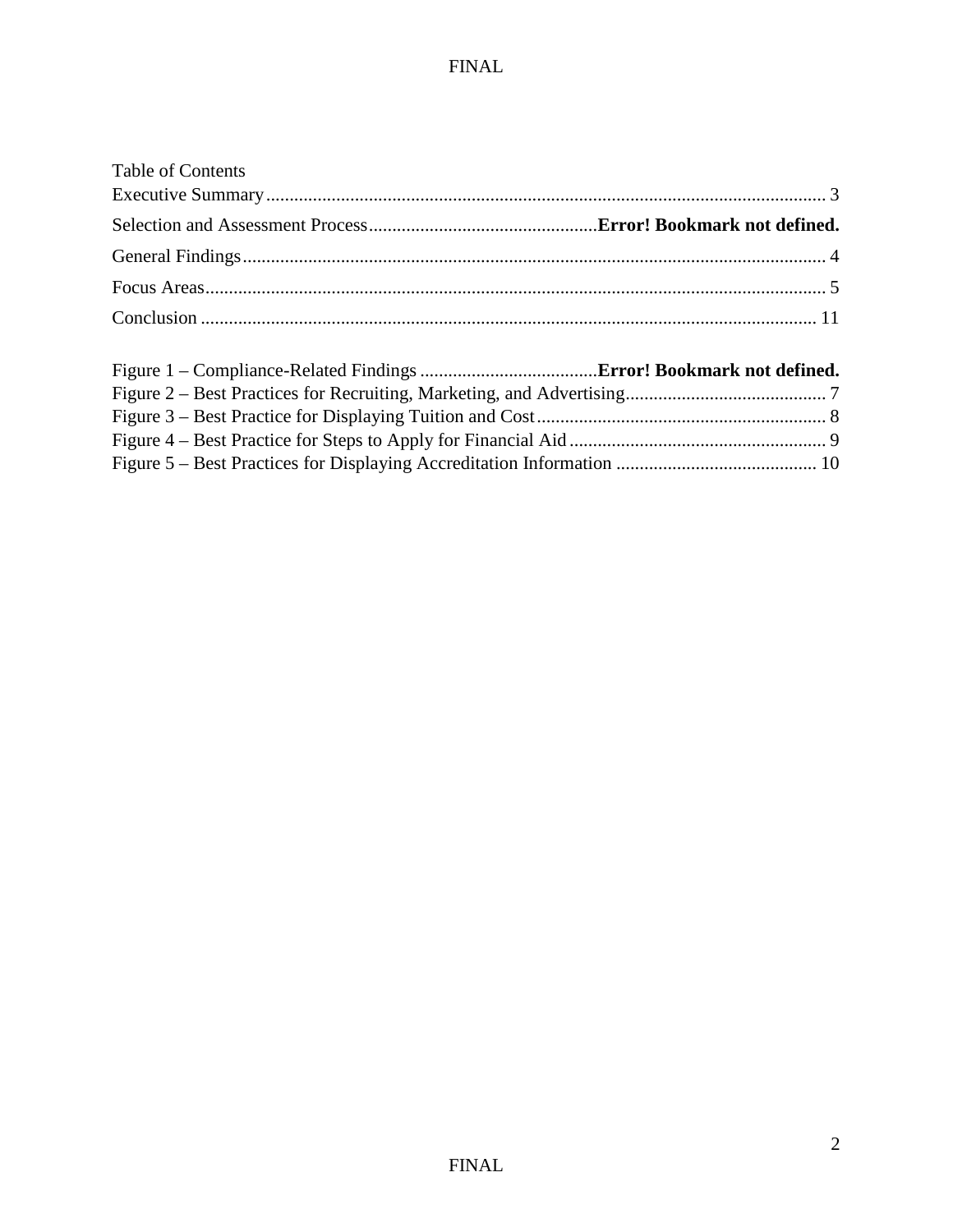# <span id="page-2-0"></span>**Executive Summary**

Under the direction of the Under Secretary of Defense for Personnel and Readiness (USD P&R) and the Assistant Secretary of Defense for Readiness (OASD(R)), the Department of Defense Voluntary Education (DoD VolEd) program within the Office of the Deputy Assistant Secretary of Defense for Force Education and Training (ODASD(FE&T)) oversees the Tuition Assistance (TA) program that provides education benefits to active duty and reserve Service members. During the first three years of the Institutional Compliance Program (ICP), the TA program on average funded over 733,000 courses at a cost of approximately \$488,000,000 annually.

Per DoD policy, in order to participate in the TA program and receive TA funding, educational institutions must sign a Voluntary Education Partnership Memorandum of Understanding (MOU) with the DoD. To be eligible to enter into such MOU, an educational institution must be accredited by an accrediting organization recognized by ED, approved for VA funding, and certified to participate in federal student aid programs through the ED under Title IV of Public Law 89-329, also known and referred to in this instruction as the Higher Education Act of 1965.

By signing the MOU, institutions agree to a set of behaviors, processes, and policies – all focused on improving program delivery to Service members. For example, the MOU requires educational institutions to avoid aggressive recruiting practices, provide clear and consistent information on pricing and loans available to military students, and follow DoD rules related to base access. The DoD VolEd MOU Partnership Institutional Compliance Program (ICP) is a fullscale, risk-based compliance program that assesses institutional compliance with these standards, in order to reduce risks associated with non-compliance.

Each year, the ICP team considered the entire population of MOU signatories, leveraged over 24,000 pieces of data to narrow the population from over 2,700 to 250, and then conducted an indepth assessment on those 250 institutions. The team then provided critical feedback to those institutions to enable them to implement Corrective Action Plans (CAPs) to improve their individual level of compliance with the tenets of their MOUs.

The ICP team found a number of general trends among the institutions being examined. This report will highlight some of these trends, and offer recommendations for best practices in those areas so that all institutions can improve their level of compliance, even if they were not part of any of the first three assessment cycles.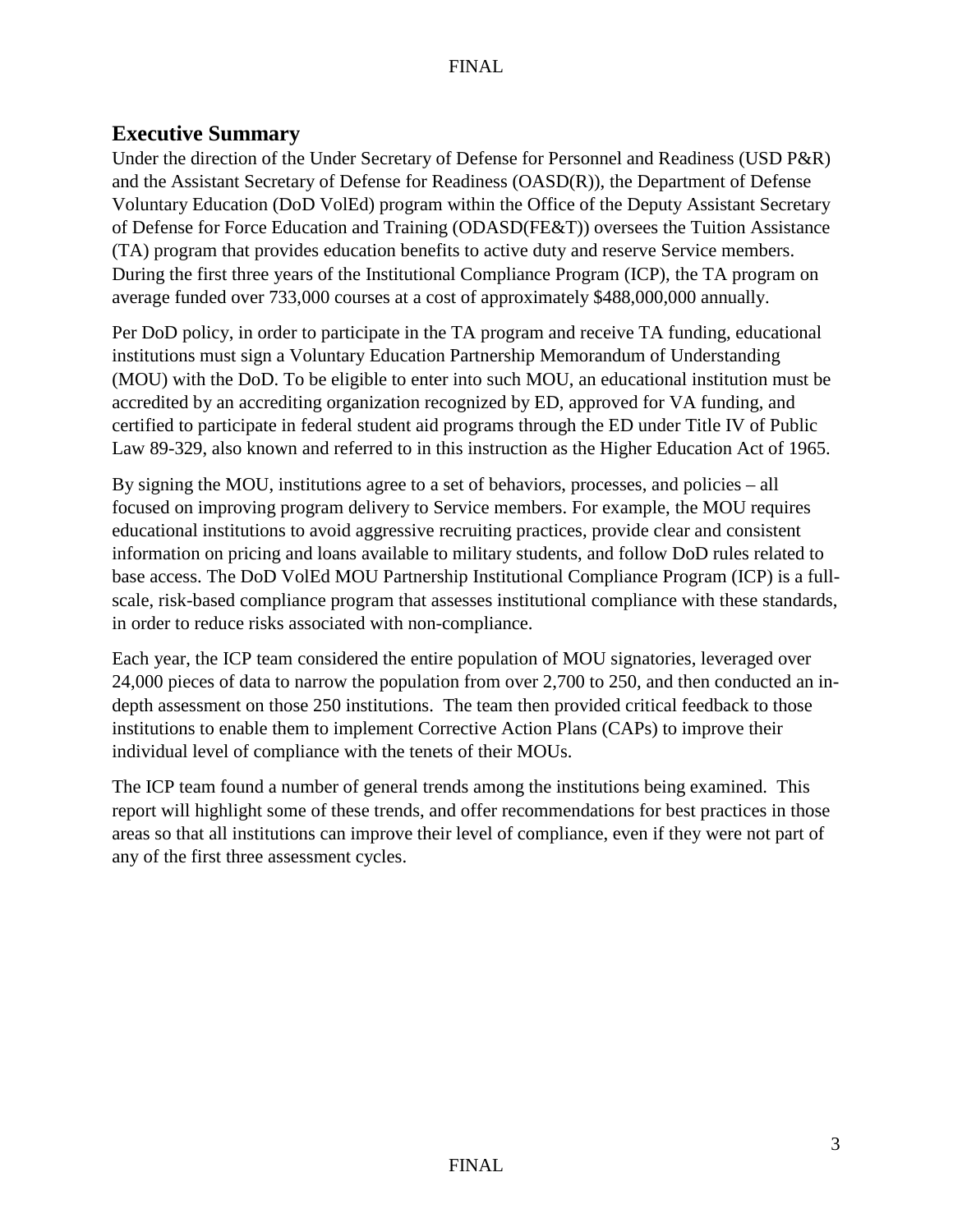# **Purpose**

The purpose of this document is to provide all MOU signatories with insights and lessons that the VolEd Office learned through executing the first three annual cycles of the ICP. While the VolEd Office provided specific feedback to each institution assessed from 2017-2019, this document can provide overarching insights to the remaining institutions who have not yet been a part of the assessment process. This will enable proactive institutions to perform an internal review of their compliance, and potentially take actions to improve that compliance.

# **Selection and Assessment Process**

The ICP team selected a total of 250 institutions to evaluate using a combination of outcomebased results from the previous year and random sampling from the overall population. The DoD requested that each selected institution fill out a self-assessment tool and return it along with any supporting evidentiary documentation. While the institutions were fulfilling this request, the ICP team examined each institution's public-facing website using a web verification assessment tool. The ICP team combined these two data sets to form an overall assessment of each institution's level of compliance with the tenets of the MOU.

The self-assessment tool assesses aspects of MOU compliance and helps identify potential areas of concern. This tool focuses on internal controls and processes that institutions may or may not have, many of which are specifically required by the MOU.

The web verification assessment tool focuses on determining if the data, content, and imagery posted by selected institutions align with the expectations and requirements set forth in the MOU and other federal education guidelines.

# **Compliance-Related Findings Analysis**

Across the first three ICP cycles, the team observed a number of trends and findings. First and foremost, every assessed institution had at least one compliance-related finding. Therefore, by distributing the feedback reports, and allowing the institutions to develop and execute CAPs, DoD has provided every institution in the assessed population (over 700 partner institutions) with the opportunity to contribute to a collective increase in the level of compliance across the enterprise.

Additionally, there were a number of trends across the assessed population, in their general findings, as well as their specific focus area assessments. All of these general findings and trends have been shared with all partner institutions in a public forum, and are detailed below.

# <span id="page-3-0"></span>**General Trends**

From 2017-2019, the ICP team observed a number of general trends across the assessed population, detailed as follows:

• **Lack of updated information:** Over 2/3 of all institutions have not updated their contact information, tuition information, or both on the MOU application at dodmou.com. This crucial information ensures Service members have the ability to make educational choices with full information, making this not only an MOU requirement, but also in an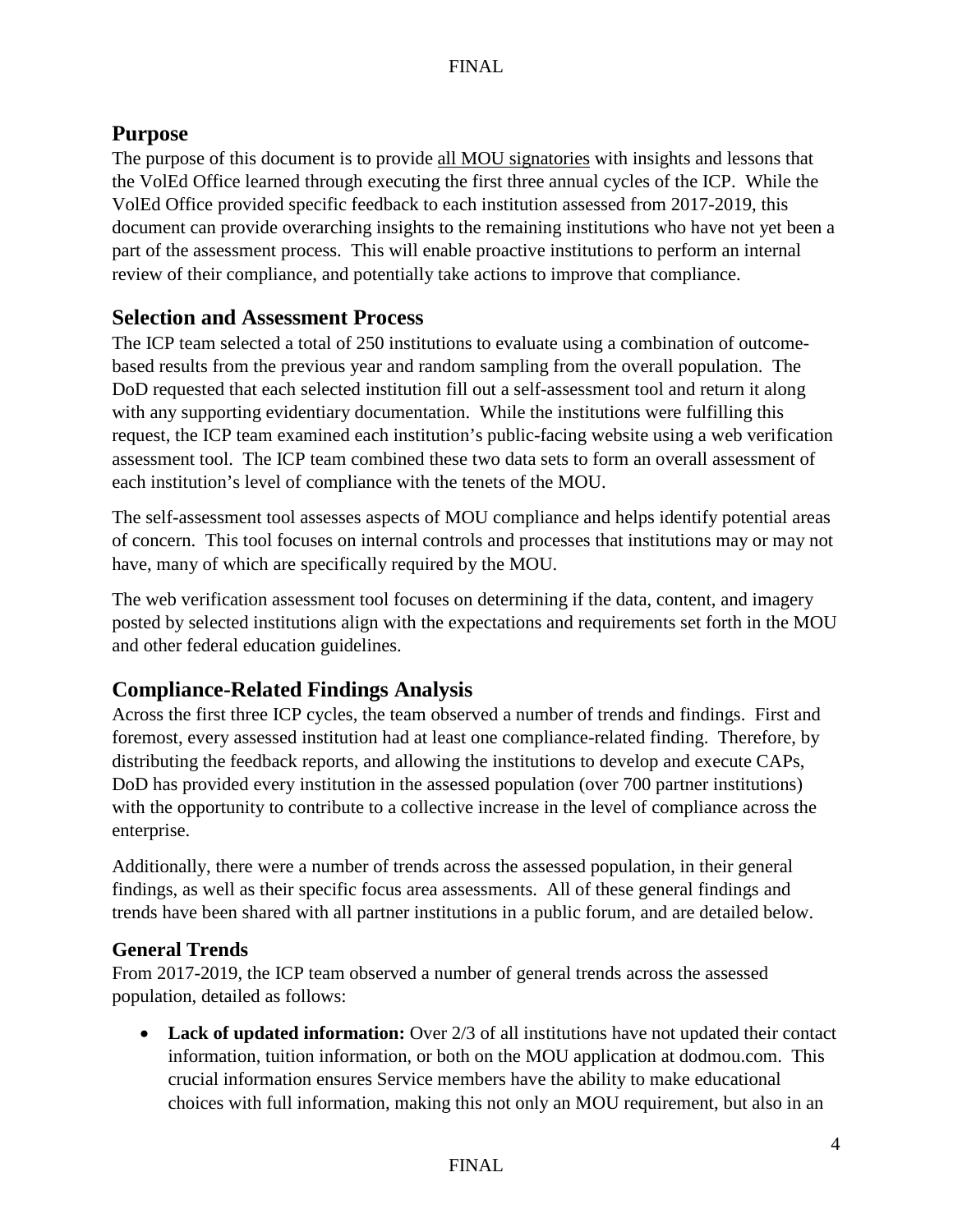institution's best interest to keep current. Additionally, almost 70% of institutions posted financial information in their MOU application via dodmou.com that did not match financial information on their own website.

- **Inconsistent and/or improper responses:** Institutions had varying interpretations of some requests in the self-assessment and therefore provided multiple mixes of documentation and supporting evidence. This impacted the ICP team's assessment, as many did not have clear or concise evidence in support of the question, so the ICP team was unable to verify the institution's compliance with the MOU.
- **Lack of supportable evidence:** Multiple institutions were unable to provide evidence showing that they had internal management controls in place. Specifically, many institutions provided a brief description of the qualifications of the individuals currently occupying the advisory positions, but did not show how they would systemically ensure that future occupants would meet the same standards. The ICP team also observed policies that did not align with their web content, indicating the potential for an internal misalignment between policy and practice.
- **Continued infringement on "Official Seals":** In spite of numerous official reminders and memoranda, the ICP team found that several institutions continue to display the "Official Seals" of the DoD and/or the Military Departments and their Services (i.e., Army, Navy, Air Force, and the U.S. Marine Corps) on institution websites, which constitutes the unauthorized use of DoD intellectual property and impermissibly implies DoD endorsement of these institutions and their programs.
- **Accreditation issues:** Numerous assessed institutions had an issue with accreditation either they failed to list all programmatic accreditation on their websites, failed to supply information from outside sources verifying the accreditation of their programs, or simply made information on the accreditation of their programs difficult to find online. Unfortunately, being deficient in this regard harms the deficient institution more than anyone, as Service members who require programmatic accreditation and outside vetting to work in a chosen field could potentially dismiss the institution when they are unable to easily find information on the accreditation of the institution's programs.

# <span id="page-4-0"></span>**Focus Areas**

The VolEd Office seeks to find an equilibrium where Service members are afforded ample opportunities to pursue their higher education goals, while at the same time providing these same Service members protection against unfair or deceptive practices.

With the overarching goal of good fiscal responsibility, the VolEd Office seeks to enable a viable VolEd community where Service members can make fully informed decisions about their respective futures and apply financial resources effectively. With this in mind, the ICP team sorted and organized data collected during the three assessment cycles into four categories. Each of these categories can be directly tied to the goal of enabling fully informed decisions. The following sections will define each category, describe the attributes of each, generally discuss the compliance-related findings, and offer a summary of some of the best practices observed during the ICP team's evaluations. The best practices displayed below should be viewed as generic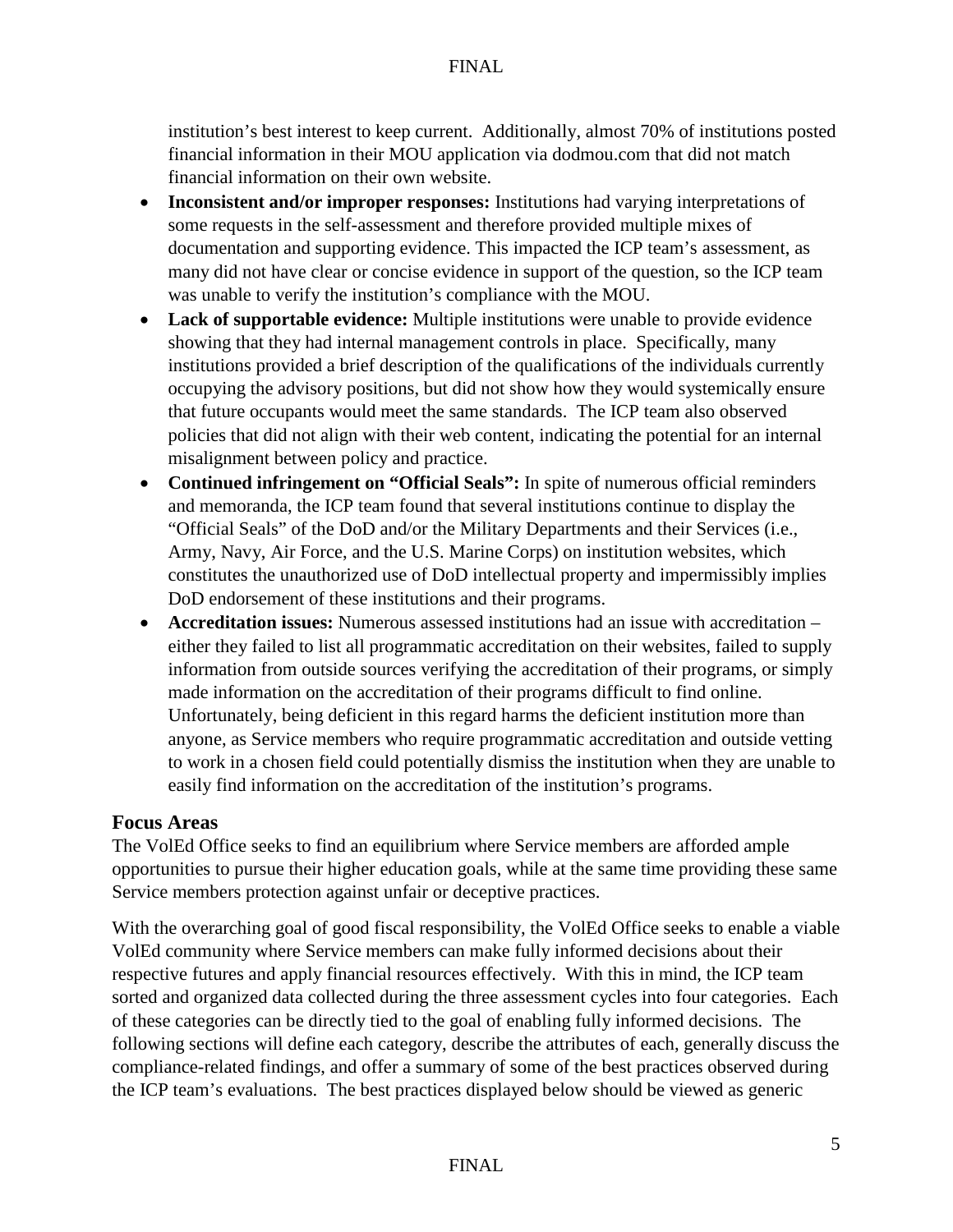approaches to compliance, and should not be considered as the prescriptive way an institution should approach the development of their public-facing website.

#### **Recruiting, Marketing, and Advertising Key Findings**

In the competitive landscape of higher education, institutions will recruit, market, and advertise the benefits of attending the institutions across many media in an effort to attract high quality students. The VolEd Office does not wish to interfere with any of these processes or impede commerce. However, the VolEd Office does want to ensure Service members are fully informed in making their decisions, and are not presented with misleading or deceptive information that may lead to an inefficient use of Federal funds. The data examined in the area of Recruiting, Marketing, & Advertising were focused on the content used to attract prospective Service members as students, and whether this content complied with the legal and ethical requirements in the MOU.

# *Common Compliance-Related Findings*

A significant number of non-compliant findings in Recruiting, Marketing, and Advertising centered on institutions making improper use of official DoD logos and insignias, as well as failing to provide clear information regarding the process required for Service members to receive TA funding. The use of official DoD logos and/or insignia, especially when presented in the form of a testimonial from an active duty Service member in uniform, connotes an endorsement from the DoD, and is prohibited. Also, incomplete or misleading information on the TA funding processes can cause confusion for an uninformed Service member, and potentially lead to an inefficient use of Federal funds.

#### *Best Practices*

The ICP team observed many instances of compliant Recruiting, Marketing, and Advertising activity during its evaluation. In many cases, institutions used current active duty Service members in cameo and video testimonials, but did so with the Service members **not** in uniform. Furthermore, these testimonials did not identify the individual's specific Military Service, nor were any references made to military rank. This conveyed the message that the individuals believed that their institution provided them with beneficial educational opportunities, but there was no implication of an official endorsement by the DoD.

The ICP team also found many instances where an institution posted information on the process to secure TA funding in a clear and straight forward manner, and directed Service members to utilize their Service-specific on-line resources, including their Educational Services Officers (ESOs), in order to get authoritative advice and counsel before progressing further into the process.

Figure 1 below shows a generic, fictitious representation of how an educational institution could properly display information for military students, including student testimonials.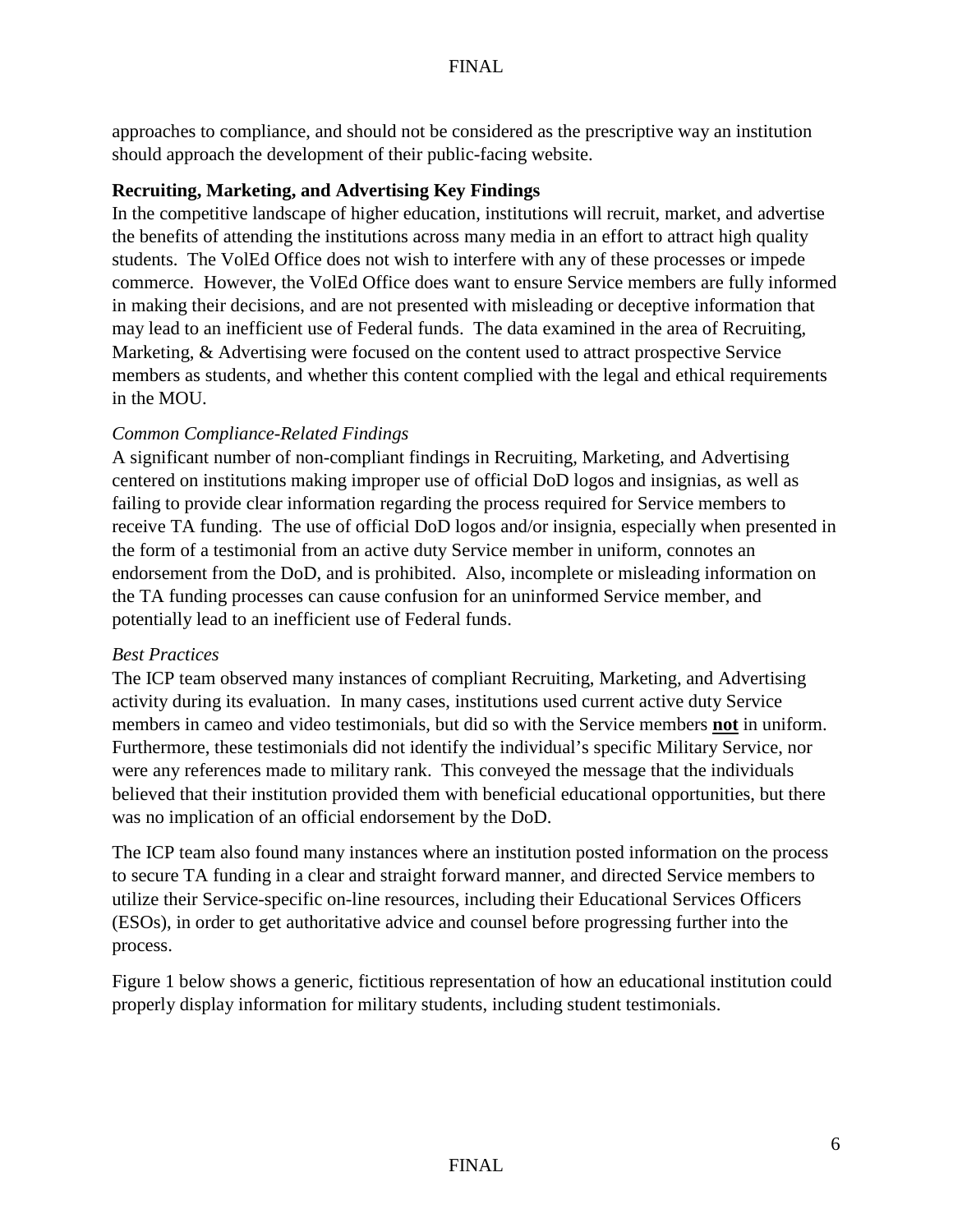

*Figure 1 – Best Practices for Recruiting, Marketing, and Advertising*

# <span id="page-6-0"></span>**Financial Matters Key Findings**

Financial Matters data pertain to the cost of attendance, pre- and post-enrollment tools and processes, and the ease with which prospective Service members can access information. MOU compliance requires that Service members have easy access to clear and accurate information regarding financial aid options. This includes access to trained and qualified counseling staff who can provide accurate and up-to-date information regarding the costs of attending an institution, and recommendations regarding individual financial choices.

# *Common Compliance-Related Findings*

The ICP team found a significant number of non-compliant findings in Financial Matters that centered on institutions lacking transparency in explaining the various timelines necessary to secure TA funding and other federal financial aid, the actual total cost of attendance at the institution, and the differentiation between tuition and fees (current DoD policy does not allow TA support to cover books or fees). Additionally, institutions frequently did not provide sufficient evidence in their self-assessments to show that they are able to provide Service members with access to a trained, qualified financial aid advisor prior to enrollment. If a Service member is exploring his or her options, and does not have the information to make "apples-toapples" comparisons across institutions and programs, nor access to individuals who are trained and qualified to provide that information, there is a risk that the Service member will make decisions that are not in his or her best interests.

In a small but significant number of cases, institutions required Service members to provide personal contact information prior to making financial information available. The ICP team also found that some institutions were making unsupportable claims about loan pre-approvals,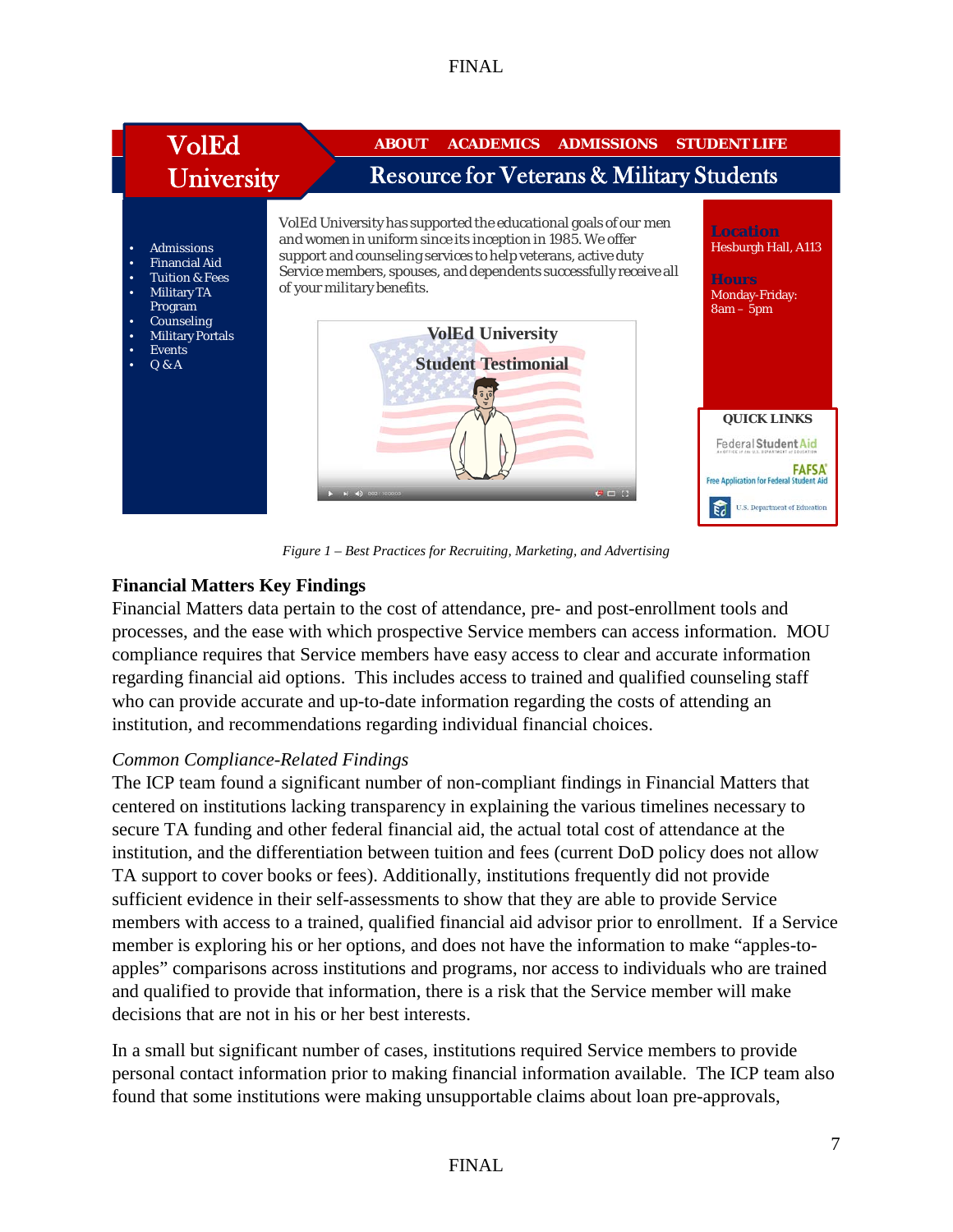automatic enrollments, and "fast tracks" to diplomas. These all directly violate DoD policies regulations, and, in some cases, also violate ED policies.

#### *Best Practices*

The ICP team observed several instances where institutions made clear and straightforward financial information available to Service members. They clearly delineated their institutional fee structure and provided information on the total cost of attendance to complete their programs. Furthermore, when asked to provide evidence of qualified, trained financial advisors, some institutions provided examples of the training programs they use to ensure they have properly qualified personnel in those positions.

The Figures below show clear examples of how an educational institution like the fictitious VolEd University could display its tuition information (Figure 2), as well as the steps necessary to apply for financial aid with the institution (Figure 3).



<span id="page-7-0"></span>*Figure 2 – Best Practice for Displaying Tuition and Cost*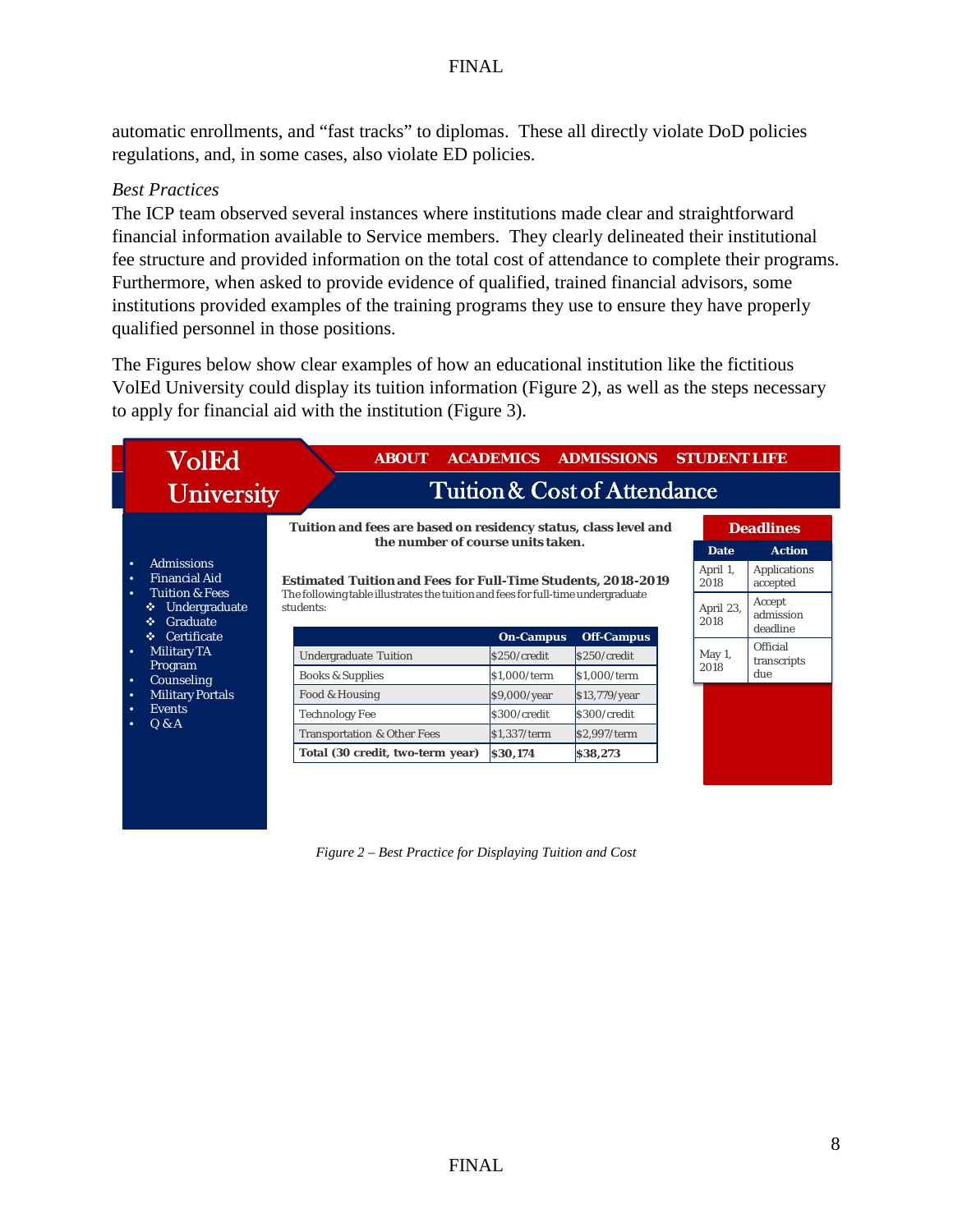| <b>VolEd</b><br><b>University</b>                                                                                                                                                                                                                                                           | <b>ACADEMICS</b><br><b>ABOUT</b><br><b>Financial Aid</b>                                                                                                                                                                                                                                              | <b>ADMISSIONS</b><br><b>STUDENT LIFE</b>                                                                                                                                                                          |
|---------------------------------------------------------------------------------------------------------------------------------------------------------------------------------------------------------------------------------------------------------------------------------------------|-------------------------------------------------------------------------------------------------------------------------------------------------------------------------------------------------------------------------------------------------------------------------------------------------------|-------------------------------------------------------------------------------------------------------------------------------------------------------------------------------------------------------------------|
| <b>Admissions</b><br>٠<br><b>Financial Aid</b><br>٠<br><b>Getting Started</b><br>❖<br><b>Types of Aid</b><br>٠<br><b>Receiving Aid</b><br>٠<br>Scholarships<br>泰<br><b>Tuition &amp; Fees</b><br>۰<br><b>Military TA</b><br>٠<br>Program<br>Counseling<br>٠<br><b>Military Portals</b><br>٠ | <b>Steps to Apply for Aid</b><br>Apply for Admissions<br><b>Complete the FAFSA</b><br>Receive your admissions letter<br>3.<br>Complete financial aid application online<br>4.<br>Submit all financial aid forms<br>5 <sub>1</sub><br>Set-up student email<br>6.<br>View your award<br>Accept your aid | <b>Deadlines</b><br><b>Action</b><br>Date<br>February 15<br>FAFSA application due<br>March 1<br>Complete IDOC<br>Financial aid<br>March 15<br>notifications sent<br>Scholarship application<br>June 1<br>deadline |
| <b>Events</b><br>۰<br>Q & A<br>٠                                                                                                                                                                                                                                                            | <b>Types of Financial Aid</b><br><b>Work-Study</b><br><b>Grants</b><br><b>Scholarships</b><br>Loans                                                                                                                                                                                                   | <b>QUICK LINKS</b><br>Federal Student Aid<br><b>FAFSA</b><br><b>Free Application for Federal Student Aid</b><br>U.S. Department of Education                                                                      |

*Figure 3 – Best Practice for Steps to Apply for Financial Aid*

# <span id="page-8-0"></span>**Accreditation Key Findings**

To be able to sign a DoD MOU, all institutions must be accredited by a national or regional accrediting body recognized by the ED. Also, the institution may only conduct programs from among those offered or authorized by the main administrative and academic office, in accordance with standard procedures for authorization of degree programs by the educational institution. However, a school may have institutional accreditation, but offer degree programs that have *not* been accredited by a recognized body, such as the National Architecture Accrediting Board, or the Forensic Science Education Programs Accreditation Commission. Individuals who complete degree programs that do not have this programmatic accreditation would receive a valid degree, but may not be able to immediately pursue employment in that field without additional coursework or testing. This could be critical information for a prospective student to have during their decision-making process, so therefore institutions must keep this information up-to-date and easily accessible.

# *Common Compliance-Related Findings*

The ICP team found several instances in Accreditation where an institution displayed programmatic accreditation information, but the accrediting agency specified was no longer recognized by the ED, making the information provided misleading. There were also many cases where the institution's website contained no accreditation information at all, and the institution did not provide the information when requested in the self-assessment. Absent this information, or if it is provided but incorrect, a prospective TA student could make an illinformed decision, and spend years and thousands of dollars in personal and Federal funds to earn a degree that does not prepare the student to enter the workforce in their chosen field.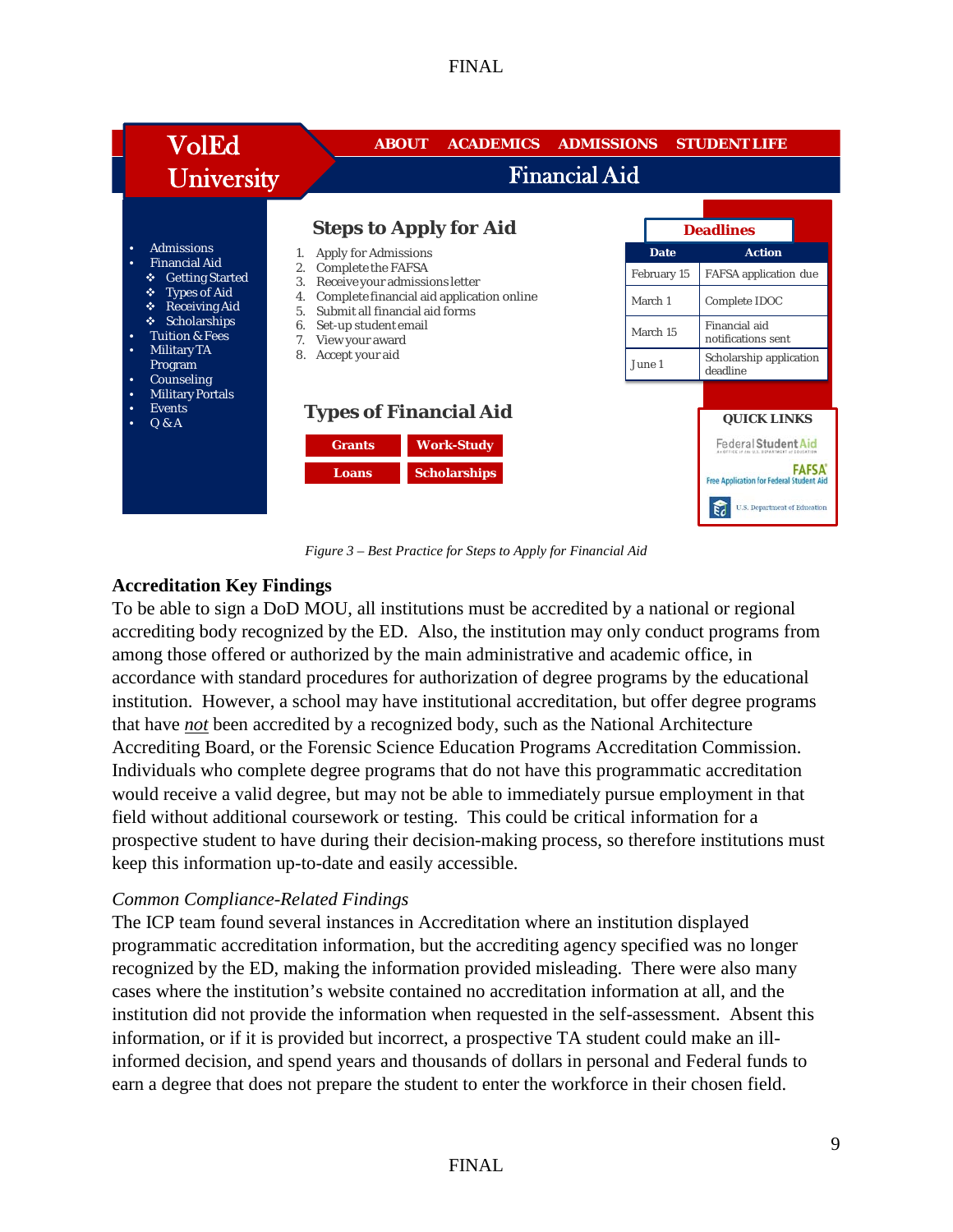# *Best Practices*

The ICP team observed a large number of institution webpages that very clearly listed their accredited programs of study. Some even included links to the authoritative body that provided the accreditation and an accompanying hyperlink to the accreditation letter itself. With this information, a prospective student could make an informed decision.

Figure 4 shows how educational institutions could effectively and properly display their programmatic accreditation information.



*Figure 4 – Best Practices for Displaying Accreditation Information*

# <span id="page-9-0"></span>**Post-Graduate Opportunities Key Findings**

Along with programmatic accreditation, a Service member will likely want to take postgraduation opportunities into account when making education decisions. To support this part of the decision calculus, institutions should provide readily available information for prospective and current Service members to aid in the post-academic transition. This information should include the unchanging degree plans and requirements needed, guidance available for professional opportunities upon completion of the degree program, and processes regarding readmission policies for Service members fulfilling military obligations while attending the institution.

# *Common Compliance-Related Findings*

The ICP team found many instances in Post-Graduate Opportunities where institutions were not fully compliant with the MOU tenets. In many cases, when asked to *"Provide evidence that the institution provides a point of contact (POC) knowledgeable of the military Tuition Assistance (TA) program, ED Title IV funding, VA education benefits, and familiar with institutional*